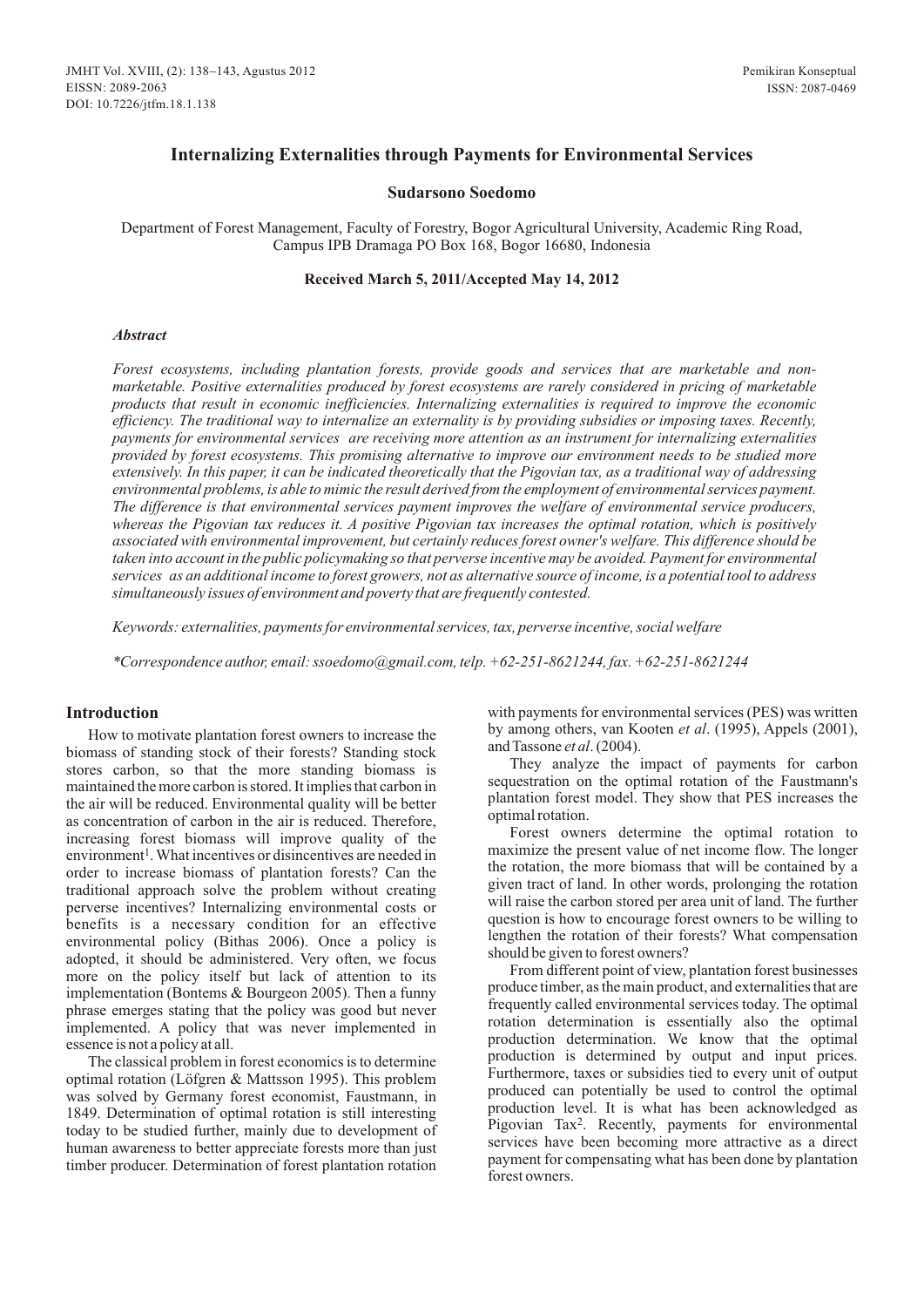The potential whether tax or subsidy can mimic the optimal rotation derived from direct PES is discussed in this paper. What will be the impact of the 2 approaches on the welfare of forest owner? The welfare impact is very important to be considered in selecting appropriate policy instruments in order to achieve the goal. A mistake in choosing the instruments may result in a failure of achieving the goal. Hence, adequate analysis needs to be done prior to making a decision. This paper differs from the one written by Appels (2001) in 2 aspects, e.g. firstly, the plantation forest analyzed in this paper is synchronized plantation forest, and secondly, the Pigovian Tax will be used to mimic the result delivered by payments for environmental services approach.

In order to achieve the goal, this paper is organized as follows. Following this introduction section, section 2 discusses briefly payments for environmental services. Section 3 presents the optimal rotation determination by employing modified Faustmann's model for synchronized forests. The optimal rotation determinations with and without payments for environmental services are discussed. Section 4 discusses the impact of payments for environmental services on the optimal rotation. Section 5 discusses how tax can mimic the same optimal rotation delivered by payments for environmental services. Next section will be discussing the impact of each approach on environment and social welfare. The last section is conclusion.

# **Payments forEnvironmental Services (PES)**

The concept of PES has emerged from an economic discussion on how to internalize externalities in the production process. Mirroring the discussion on the use of economic instruments to reduce negative externalities such as contamination through the internalization of the costs, in the 1990's there began an exploration on the use of economic instruments to maintain and expand the flow of positive externalities, such as environmental services, by internalizing the benefits, either through direct payments to those responsible for maintaining certain land uses, or through market development and creation of environmental services (Rosa *et al*. 2004).

Payment for environmental services is a relatively new approach, and there is not yet a settled definition of the term. It can be used very broadly to include, for example, pollution charges (Pagiola & Platais 2002). Here it is used more narrowly to focus on mechanisms under which those who provide positive externalities of storing carbon in forest stand are compensated for doing so. Although environmental services in general have public goods properties, the amount of carbon stored in forest stands is relatively easy to measure. In addition, the owners of forest stands can be identified very easily. Hence, payment for carbon storage services can be made rather easily.

As global climate change has been becoming more worrying issue, the carbon reduction from the air becomes more compelling to be materialized immediately. At the same time, development of forest plantation is often hampered by low financial return. From this point of view, payments for environmental services will provide incentive for developing plantation forests. Hence, payments for environmental

services are expected to be able to make plantation forest more attractive. The Clean Development Mechanism of the Kyoto Protocol-expires at the end of 2012, even though Indonesia has difficulties in taking advantage of it, offers opportunities to developing countries to tap payments for environmental services from developed coountries (Schoene & Netto 2005).

The main problem of environmental issues is that the environment has the characteristics of public goods. Thus, it is difficult to expect that private individuals are willing to take the initiative to voluntarily improve the environment. Therefore, concerted action is a necessity that cannot be avoided. In this context, the role of government or of a mutually recognized authority in resolving environmental issues is absolutely necessary. Compared with private goods, the transaction and administration of public goods will be more complicated. Direct interaction between providers and users of environmental services may not be efficient.

Direct payment to forest stands as carbon storages is tacitly derived from a wrong view, which is a higher demand for timber is always correlated with more deforestation and forest degradation (Gan & McCarl 2007). Whereas, the higher demand for timber can also be translated into higher reforestation. The question needs to be answered is under what condition a higher demand for timber can be translated into higher reforestation and when this relation fails. The answer has been available around us for quite some time, but apparently very few who pay close attention. The key factor responsible for the success is well-defined land rights. The others supporting factors are competitive price and relatively adequate infrastructure, especially road network. Since 1990 plantation forest, on private lands, in Java Island has been increasing tremendously. In 1990 the private forests were 1.9 million ha, rose to 2.7 million ha within 2000-2003, and felt to 2.6 million ha within 2006-2008 (Balai Pemantapan Kawasan Hutan Wilayah XI Jawa-Madura 2009). Along with the increase in forest area, the standing stock of commercial timber from the private forests has increased within the period of 1990–2008 from 55.9 million  $m^3$  in 1990 to 78.8 million  $m^3$  within 2000–2003, but slightly felt to 74.8 million m<sup>3</sup> within 2006-2008. Has Java Island passed through the turning point of Environmental Kuznets Curve?

### **Modified Faustmann's Model forSynchronized Forest**

To construct synchronized forest as a modified Faustmann's model, let's assume that forest areas of *H* hectares are divided into *T* plots, *T* where is the optimal rotation we want to determine. It is well known as normal plantation forest. The growth of standing forest volume follows  $V(t)$  where  $t \in [0, T]$  is stand age, so that at the optimal rotation the timber volume produced is *V (t)*. The price of timber harvested at any age is  $p_i$ , that is assumed to be independent from stand age<sup>3</sup>, while environmental services are priced  $p$ , per unit volume of standing stock annually. We assume that only carbon stored in themain stem is considered for the payment. We also assume that the whole areas have the same quality. The plantation forests are managed for infinite period of time and the interest rate,*r*, is assumed to be constant forever. Development cost of plantation per hectare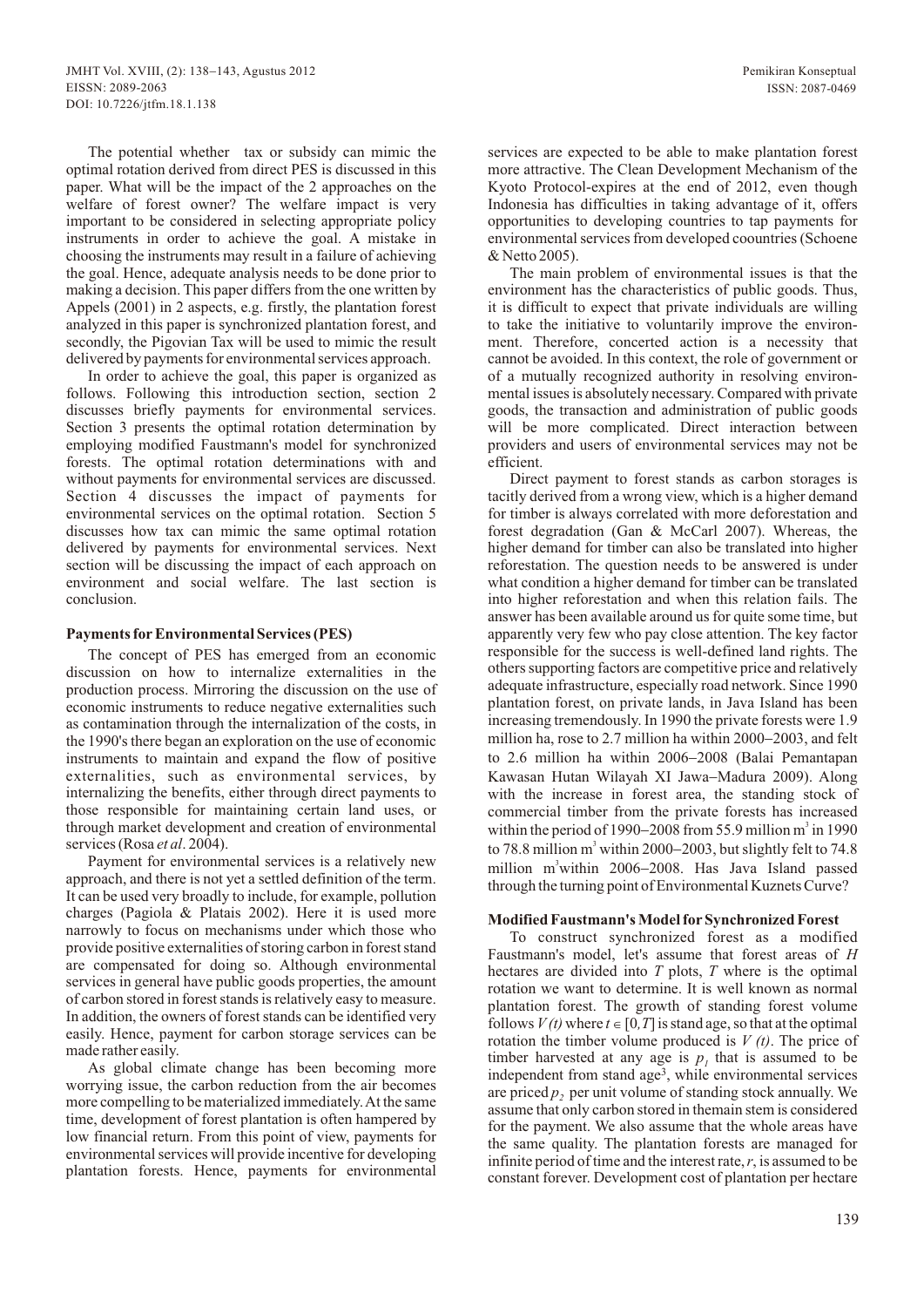is *c*, which is spent at the beginning of the rotation, and there is no any other cost needed prior to harvesting.

In order for the discussion to be understood rather easily, firstly I will present the optimal rotation determination of normal plantation forest without carbon storage compensation. Next discussion will be the optimal rotation determination of normal plantation forest with carbon storage compensation. The compensation will be given as long as the standing stock of plantation forest is maintained on the field. During the first rotation, the standing stock of plantation forest increases up to steady state level when the oldest stand reaches its optimal rotation age.

**Optimal rotation without carbon storage services payment** Without carbon storage compensation, the revenue earned by forest manager only come from selling timber at price  $p_i$ . The objective of the management is to maximize net present value (NPV) of net income stream by choosing the optimal rotation. This objective can be written as equation *[1]*:

$$
\max_{\{T\}} \left[ \left( \frac{\mu}{T} \right) \left( e^{-rT} p_1 V(T) - c \right) \right] \sum_{t=0}^{\infty} \left[ \frac{1}{1+r} \right]^t \qquad [1]
$$

First order necessary condition for the maximum NPV is in equation *[2]*:

$$
V'(T) = rV(T) + \frac{V(T)}{T} - \frac{c e^{rT}}{p_1 T}
$$
 [2]

The optimal rotation is found by solving the equation  $\frac{1}{2}$  for  $T^4$ . Equation  $\frac{2}{2}$  basically says that marginal revenue of delaying equals marginal cost of waiting plus marginal cost of net annual income. This notion can be seen more easily by rewriting equation *[2]* as equation *[3]*:

$$
V'(T)p_1e^{-rT} = rV(T)p_1e^{-rT} + \frac{V(T)p_1e^{-rT}}{T} - \frac{c}{T}
$$
 [3]

**Optimal rotation with carbon storage services payment**  Standing stock at the time just prior to harvesting is, which is resulted from summing up of all standing stocks from different ages. In continuous notation it is:

Harvesting will take an amount of  $V(T)$  away from the total standing stock and the timber harvested is sold at the price of  $p_1$  - it is assumed to be constant forever, while the remaining standing stock is given a compensation for carbon storage services. Let us assume that the service compensation is  $p_2$  per year for each unit of standing stock maintained in the field. In terms of per unit of timber, it is assumed that  $p_1 \text{ } < p_2$ <sup>5</sup>. Let us further assume that the compensation will have been given since the very beginning of plantation. From the first harvesting and on, any time the standing stock available in the field that stores carbon is assumed to be constant at equation *[4]*: *[4]*

$$
\[ S\left(T\right) - V\left(T\right) \left(\frac{n}{T}\right) \] \tag{4}
$$

Forest manager will choose the optimal rotation to maximize the present value of the net income stream. Since both the timber harvested and the standing stock produce income stream, the forest manager should attempt to optimize, at least in a certain condition, the income coming from the timber harvested and the one coming from carbon storage services by choosing the optimal rotation. The manager's objective can be formulated as equation *[5]*

Pemikiran Konseptual ISSN: 2087-0469

$$
\max_{\{T\}} \left[ \int_0^T e^{-rt} \frac{H}{T} p_2 V(t) dt + \frac{H}{T} (e^{-rT} (p_1 - p_2) V(T) - c) \right] \sum_{t=0}^{\infty} \left[ \frac{1}{1+r} \right]^t \quad \text{[5]}.
$$

The first order necessary condition that must be met for the optimal rotation is in equation *[6]*:

$$
V'(t) = eV(T) + \frac{V(T)}{T} - \frac{V(T)}{p_1 - p_2} \left[ p_2 + \frac{c e^{rT}}{T V(T)} + \frac{e^{rT} p_2}{T V(T)} \int_0^T e^{-rt} p_2 V(t) dt \right] \quad [6]
$$

Now it is the time to answer the initial question concerning the effect of payment for carbon storage services on the optimal rotation of fully regulated plantation forest. To answer this question, I will exploit the equation *[2]* and equation *[6]* that will be presented in the section 4.

**Effect of carbon storage payment on the optimal rotation**  Let us denote the optimal rotations resulted from equation *[2]*  and equation *[6]* by  $T_1^*$  and  $T_2^*$  respectively. Assuming that  $> T_2^*$  then by using equation [2] we will have:

$$
\frac{v'(T_2^*)}{v(T_2^*)} \ge r + \frac{1}{T_2^*} - \frac{ce^{rT_2^*}}{p_1 T_2^* v(T_2^*)}
$$

Substituting equation *[7]* into this last equation and manipulating the result will yield in equation *[8]*

$$
\frac{1}{(p_1 - p_2)} \left[ p_2 + \frac{c e^{r T_2^*}}{V(T_2^*) T_2^*} + \frac{e^{r T_2^*} p_2}{V(T_2^*) T_2^*} \int_0^{T_2^*} e^{-r t} p_2 V(t) dt \right] \le \frac{c e^{r T_2^*}}{p_1 T_2^* V(T_2^*)} \left[ \delta \right]
$$

Since  $p_1 > 0$ -,  $p_2 \ge 0$ , and  $p_1 \ge p_2$ , then expression [8] holds when the following 3 equations are satisfied:

$$
0 \leq \frac{p_2}{p_1 - p_2} \leq \frac{ce^{rT_2^*}}{p_1 T_2^* V(T_2^*)}
$$
 [9]

$$
0 \leq \frac{p_2}{p_1 - p_2} \frac{e^{rT_2^*} p_2}{r_2^* v(r_2^*)} \int_0^{T_2^*} e^{-rt} V(t) dt \leq \frac{c e^{rT_2^*}}{p_1 T_2^* v(r_2^*)} \qquad [10]
$$

$$
0 \leq \left[\frac{1}{p_1 - p_2}\right] \frac{c e^{r T_2^*}}{T_2^* V(T_2^*)} \leq \frac{c e^{r T_2^*}}{p_1} \tag{11}
$$

Expression *[11]* can be simplified into equation *[12]*

$$
0 \le \left[\frac{1}{p_1 - p_2}\right] \le \frac{1}{p_1} \tag{12}
$$

However, since  $p_1 \ge 0$ ,  $p_2 \ge 0$ , and  $p_1 \ge p_2$  then it must be the case that  $0 \leq p_1 - p_2 \leq \frac{1}{2}$  implying that:

$$
\left[\frac{1}{p_1 - p_2}\right] \ge \frac{1}{p_1} \tag{13}
$$

It can easily be seen that equation *[13]* contradicts against equation *[12].* Hence, we have to reject the assumption and conclude otherwise, that is. It says that payment for carbon storage services will increase the optimal rotation of fully regulated forest. By employing the first-order stochastic dominance<sup>6</sup>, we know that for the same area of land fully regulated forest with a longer rotation will have more biomass than the one with a shorter rotation. In other words, payment for carbon storage services will improve the quality of the environment by storing more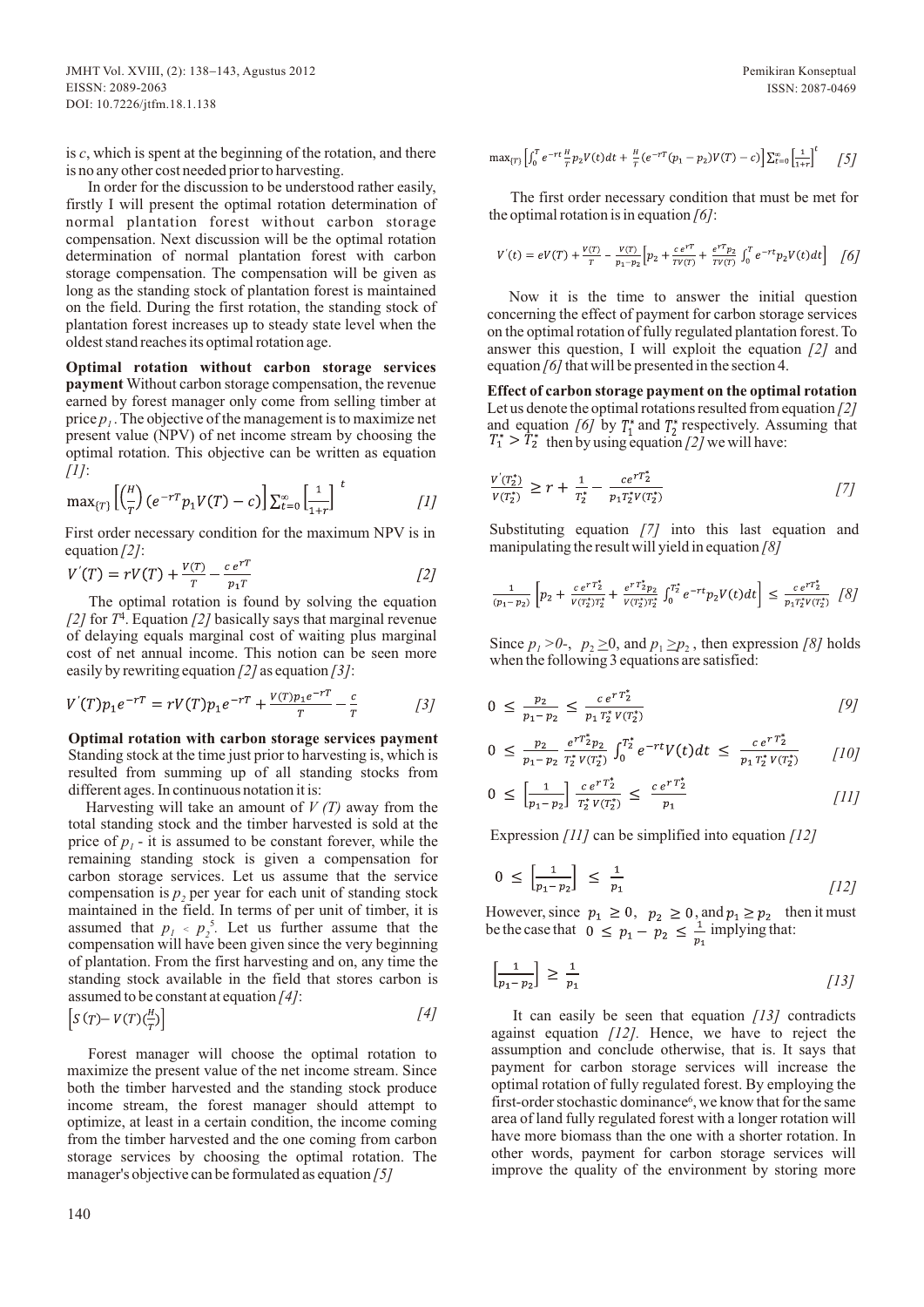carbon in forest stand instead of letting it fly in the air. Payments for environmental services may potentially attract more people to cultivate plantation forest.

# Tax or Subsidy?

Despite weaknesses it contains, Pigovian tax or subsidy is a perfect approach to internalizing externalities (Baumol 1972; Green & Sheshinski 1976; Parry 2012). APigovian tax is a tax levied on a market activity that generates negative externalities. If externalities generated are positive, then the tax must be negative, meaning a subsidy. To analyze whether or not taxation or subsidy is able to mimic the result delivered by the Equation *[6]*, I rely on the equation *[2]* Let denote the plantation development tax per hectare. This tax imposition will change the equation  $\frac{2}{i}$  into:

$$
V'(T) = rV(T) + \frac{V(T)}{T} - \frac{(c + \tau_1)e^{rT}}{p_1T}
$$
 [14]

In order for the equation *[14]* to be able to produce the same optimal rotation as it was produced by the Equation *[6]* ,then the following condition must be satisfied:

$$
\frac{(c+\tau_1)e^{rT_2}}{p_1T_2V(T_2)} = \frac{1}{(p_1-p_2)} \left[ p_2 + \frac{c e^{rT_2}}{T_2V(T_2)} + \frac{e^{rT_2}p_2}{T_2V(T_2)} \int_0^{T_2} e^{-rt} \right]
$$
  

$$
p_2 V(t) dt \Bigg]
$$
 [15]

Solving the equation *[15]* for yields:

$$
\tau_1^* = \frac{p_1 p_2}{(p_1 - p_2)} e^{-r T_2} T_2 V(T_2) + \frac{p_2}{(p_1 - p_2)} c + p_1 p_2^2
$$
  

$$
\int_0^{T_2} e^{-rt} V(t) dt \ge 0
$$
 [16]

For, the equation *[16]* will produce nonnegative. It means that to achieve the same environmental quality as it was delivered by payment for environmental services approach, then plantation development cannot be given a subsidy. The opposite is true, that plantation development must be taxed. A plantation development subsidy can increase the optimal rotation when as it has been mentioned earlier, this assumption is not realistic.

By using the same procedure, the taxation on timber sale can be determined to produce the same optimal rotation. Let denote the sale tax per cubic meter of timber sold. The equation *[2]* becomes:

$$
V'(T) = r V(T) + \frac{V(T)}{T} - \frac{c e^{rT}}{(p_1 - \tau_2)T}
$$
 [17]

In order for the optimal rotation to be  $T_2^*$ , then the following condition must be met:

$$
\frac{V(T_2^*)}{(p_1 - p_2)} \left[ p_2 + \frac{c e^{r T_2^*}}{T_2^* V(T_2^*)} + \frac{p_2 e^{r T_2^*}}{T_2^* V(T_2^*)} \int_0^{T_2^*} e^{-rt} p_2 V(t) dt \right]
$$

$$
= \frac{c e^{r T_2^*}}{(p_1 - \tau_2) T_2^*}
$$
 [18]

Solving the equation  $\frac{18}{1}$  for  $\tau$ , yields:

$$
\tau_2^* = p_2 \frac{\left[p_1 \, T_2^* \, V(T_2^*) + c \, e^{r \, T_2^*} + p_1 \, p_2 \, e^{r \, T_2^*} \int_0^{T_2^*} e^{-rt} \, V(t) \, dt\right]}{\left[p_2 \, T_2^* \, V(T_2^*) + c \, e^{r \, T_2^*} + p_2^2 \, e^{r \, T_2^*} \int_0^{T_2^*} e^{-rt} \, V(t) \, dt\right]} \ge 0 \, \left[19\right]
$$

We can see that both numerator and denominator always have positive sign. Hence,  $\tau$ <sup>\*</sup> must have positive sign that implies it must be a tax. It means that a timber sale tax can be used to lengthen the optimal rotation. Similar to the plantation development tax, this timber sale tax also creates additional burden to the party who has produced positive externalities, who is supposedly given a compensation for the services provided. Of course, it is socially unjust and cannot be justified. A similar result is presented by Tassone *et al*. (2004) for Faustmann's scenario. Justus Wesseler suggests a contingent incentive to overcome the problem, that is the subsidy is delivered when the plantation owners meet the rotation required (personal communication).

#### **Impact on Environment and Welfare**

Individually, impact of a subsidy, either to product price or development costs, on the optimal rotation is negative, due to a lower standing stock, but the whole impact could be positive. It is true that a subsidy makes forest owners lower the optimal rotation, but the subsidy might attract more land owners to grow plantation forest. In other words, a subsidy will possibly make more plantation forests with a shorter rotation. Of course, we cannot determine the net impact with certainly unless we know subsidy elasticity of optimal rotation and of forest expansion. In general, however, inclusion of the external benefits from carbon uptake results in rotation ages only a bit longer than the financial (Faustmann) rotation age (van Kooten *et al*. 1995). Similar result apparently holds for synchronized normal forest.

In terms of social welfare, payment for environmental services is better approach compared to taxation approach. Both approaches are able to produce the same environmental quality but utterly different social welfare. Objective function as it is formulated in the equation *[1]* shows that net present value of perpetual forest management increases with a decrease in costs of plantation development or an increase in the sale price. In other words, an imposition of a tax either on the plantation development or timber sale will reduce the profit. Hence, the imposition of the Pigovian tax to improve environmental quality in this case is absurd, in which plantation forest owner who generates positive impacts on the environment should incur environmental costs. The decrease in the profit for plantation forest owner is economic disincentive for developing plantation forest in the long run. So, we need a new way to address the problem.

Payments for environmental services seem to offer such alternative a way of improving environmental quality at individual level of plantation. They provide correct incentives to plantation forest owner to a certain level, beyond which the payments will work in the opposite direction. As an additional income, the payments increase the welfare of plantation forest owner. Applying payments for environmental services to poor forest farmers can potentially achieve 2 goals; they are improving quality of the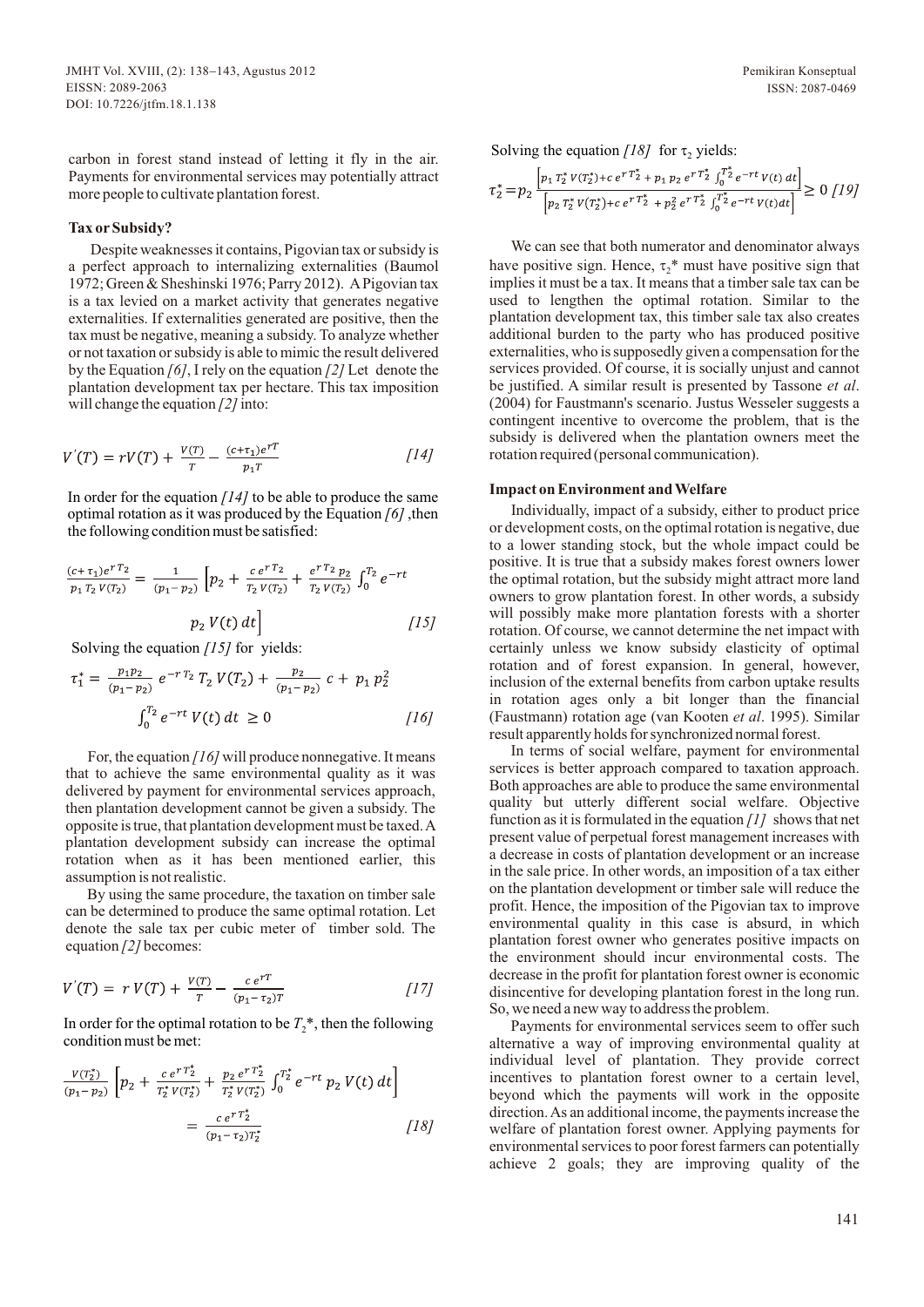environment and reducing poverty. Unfortunately, the government of the Republic of Indonesia still had an understanding that the payment of carbon storage is a business that needs to be burdened with royalty, not as compensation for positive externalities deserve accepted by forest owners (see Regulation of Forestry Minister P.36/Menhut-II/2009). In the appendix of P.36/Menhut-II/2009, we can see that the government intends to take away 10% of PES to private forests, which are usually small in size and owned by low income farmers who need to be helped.

It is true that PES is consistent with environmental improvement at both individual and aggregate levels, but its implementation could be more complicated than providing a subsidy. Storing carbon in standing forests as required by forest carbon trading systems is so complicated and potentially inefficient. The buyers should monitor the carbon stored periodically due to the principal-agent problem. Errors are very likely encountered in calculating carbon storage (Tavoni *et al*. 2007). In short, transaction costs of carbon trading are potentially high (van Noordwijk *et al*. 2008). While a contingent subsidy can be executed more easily. Especially for small-scale plantation owners, the optimal rotation is determined more by the needs of the family than by considerations of profit maximization.

To this day, carbon trading in Indonesia is still limited to a very noisy discourse rather than significant realities. Too much lip services than reality for the benefit of forest owners. Effort of several parties in Indonesia to take advantage of CDM was ended in failure. Many administrative requirements, especially with regard to legal documents on the ground, are very difficult to fulfill. Again, this suggests that the carbon trade transaction costs are still too high, so that carbon trading still cannot be implemented efficiently. So much efforts have been made to make the forest carbon markets work, such as institutional arrangement (Corbera *et al*. 2009), carbon banking to open more opportunity to small scale forest owners (Bigsby 2009), and carbon pricing stored in standing forests (Hunt 2008). In a very limited scale, carbon trade has occurred in Indonesia. The closest example is the forest of Mount Walat which receives revenue from the carbon storage payments for a period of 30 years. Another example, which is frequently mentioned, is a "Mandatory PES" for water service in Lombok (Pirard 2012).

The lip service is increasingly apparent as just a mere promise when we compare between the realization of carbon trading with the subsidies given to fossil fuels. What a great irony when the activities that emit carbon were heavily subsidized, while aid to activities that capture and store carbon is only such very noisy a discourse. Fuel subsidy given in 2006 was Rp64.2 trillion, in 2007 was Rp83.8 trillion, and in 2008 was Rp139.1 trillion. Comparing these real subsidies and Regulation of Forestry Minister P.36/Menhut-II/2009 generates ironic situation, which is ruining the environment is rewarded while improving the environment is punished. Reducing carbon emission is just rhetoric unless supported by healthy fiscal policies that promote carbon stock in standing as well as in preserved timber.

# **Conclusion**

Any improvement of quality of the environment must should be based on the goal to enhance human welfare, both buyers and providers of environmental services. Payments for environmental services can improve quality of the environment and at the same time increases forest owner's welfare. While a tax can improve quality of the environment but reduce forest owner's welfare individually. In other words, payments for environmental services offer win-win solution, while a tax forces win-lose solution to achieve the same quality of the environment individually. Providing a subsidy may decrease environmental quality at individual level, but aggregately it might deliver a better environmental quality because more land owners might be attracted by the subsidy to grow forests. Public policymakers need to be aware of this difference. We need policies that depart from a good idea and at the same time we also must consider how to implement them effectively and efficiently. It is clear that payments for environmental services is a good idea and makes sense, but how to make it happen?

### **References**

- Amacher GS, Ollikainen M, Koskela E. 2009. *Economics of Forest Resources*. Cambridge, Massachusetts: The MIT Press.http://dx.doi.org/10.1017/S1355770X0800483X.
- Appels D. 2001. *Forest Rotation Lengths under Carbon Sequestration Payments.* Working paper, Conference of Economists. Perth: University of Western Australia.
- Balai Pemantapan Kawasan Hutan Wilayah XI Jawa-Madura. 2009. *Potensi Kayu dan Karbon Hutan Rakyat di Pulau Jawa Tahun 1990-2008*. Yogyakarta: Kementerian Kehutanan RI.
- Baumol WJ. 1972. On taxation and the control of externalities. *American Economic Review* 62(3):307- 322.
- Bigsby H. 2009. Carbon banking: Creating flexibility for forest owners. *Forest Ecology and Management* 257(1):378-383. [http://dx.doi.org/10.1016/](http://dx.doi.org/10.1016/j.foreco.2008.09.018) . j.foreco.2008.09.018
- Bithas K. 2006. The necessity for environmental taxes for the avoidance of environmental thievery. A note on the paper "environmental responsibility versus taxation". *Ecological Economics* 56(2):159-161. http://dx. . [doi.org/10.1016/j.ecolecon.2005.11.026](http://dx.doi.org/10.1016/j.ecolecon.2005.11.026)
- Bontems P, Bourgeon JM. 2005. Optimal environmental taxation and enforcement policy. *European Economic Review* 49(2):409-435. [http://dx.doi.org/10.1016](http://dx.doi.org/10.1016/S0014-2921(03)00036-9.) /S0014-2921(03)00036-9.
- Corbera E, Soberanis CG, Brown K. 2009. Institutional dimensions of payments for ecosystem services: an analysis of Mexico's carbon forestry programme.  $E$ cological  $E$ conomics 68(3):743-761. [http://dx.doi.org/10.1016/j.ecolecon.2008.06.008.](http://dx.doi.org/10.1016/j.ecolecon.2008.06.008)